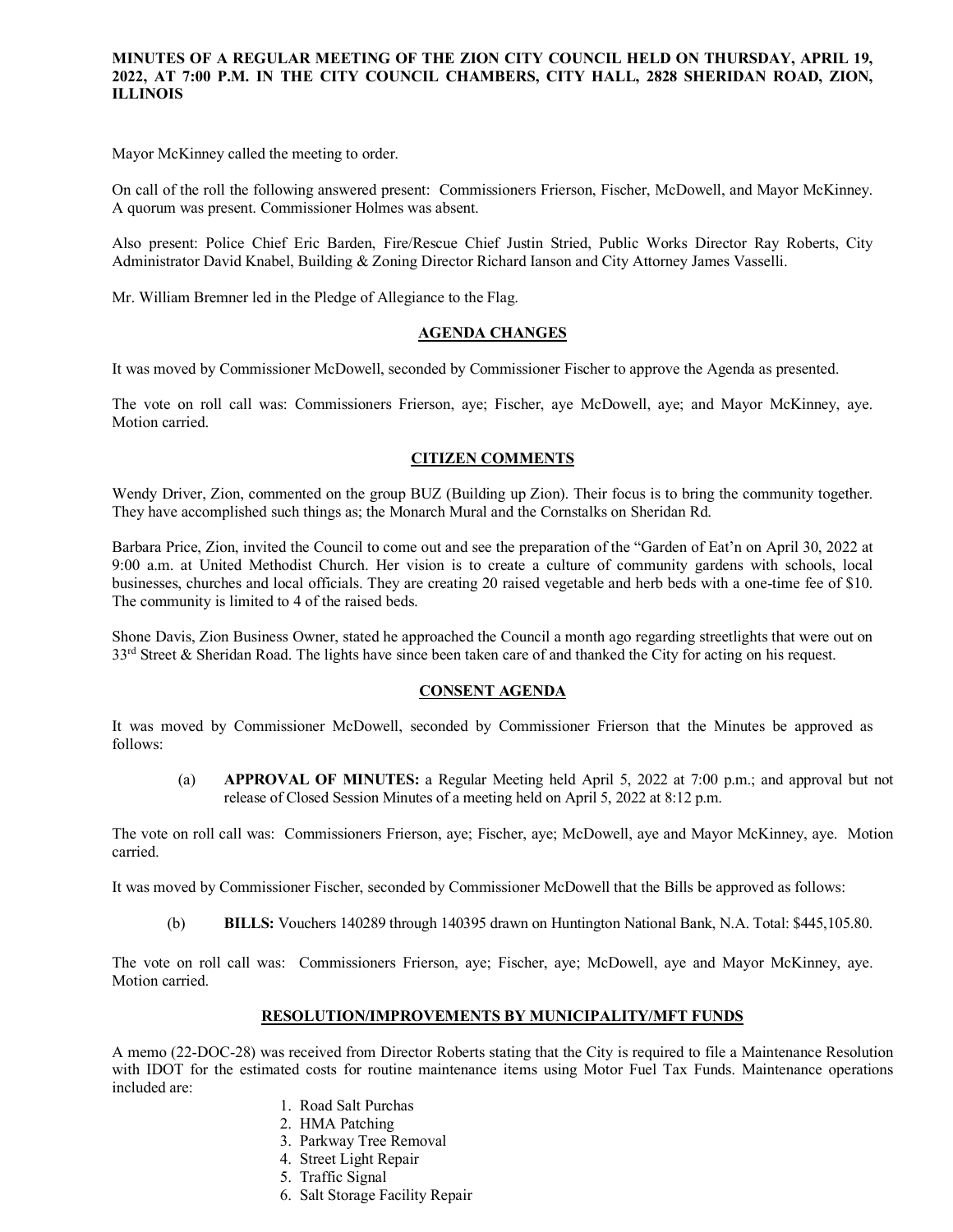The estimated cost for the General Maintenance Operations is \$405,000.00 and has been budgeted for in the FY23 MFT Account.

It was moved by Commissioner McDowell, seconded by Commissioner Frierson that a Resolution (22-R-2) be passed for routine maintenance operations using Motor Fuel Tax Funds in the amount of \$405,000.00. The vote on roll call was: Commissioners Frierson, aye; Fischer, aye; McDowell, aye and Mayor McKinney, aye. Motion carried. Resolution passed.

## **RESOLUTION/WEBSITE MAINTENANCE SERVICE AGREEMENT/GOFLO, INC.**

A memo (22-DOC-29) was received from Administrator Knabel recommending renewal of the annual maintenance agreement with GoFlo, Inc. for City's website. He stated that the agreement extends from May 1, 2022 through April 30, 2023 and covers unlimited maintenance and updates, in the total amount of \$23,980. He stated GoFlo, Inc. has not increased its rate in many years and does not charge extra for special projects. They did look at other quotes a few years ago but nothing matched the rate and services they currently receive.

It was moved by Commissioner Frierson, seconded by Commissioner Fischer that a Resolution (22-R-3) be passed authorizing the renewal of the annual website maintenance service agreement with GoFlo, Inc. from May 1, 2022 through April 30, 2023, in the total amount of \$23,980. The vote on roll call was: Commissioners Frierson, aye; Fischer, aye; McDowell, aye; and Mayor McKinney, aye. Motion carried. Resolution passed.

### **RESOLUTION/TEMPORARY ROAD CLOSURE/NOSTALGIA DAYS**

A memo (22-DOC-30) was received from Chief Barden regarding the temporary road closure of Sheridan Road for the Nostalgia Days Event on Saturday, June 18, 2022.

It was moved by Commissioner Frierson, seconded by Commissioner McDowell that a Resolution (22-R-4) be passed requesting permission from the Illinois Department of Transportation for the temporary closure of Sheridan Road on June 18, 2022, as requested between 6:00 A.M. and 6:00 P.M., for Nostalgia Days. The vote on roll call was: Commissioners Frierson, aye; Fischer, aye; McDowell, aye and Mayor McKinney, aye. Motion carried. Resolution passed.

#### **CITY OF ZION EMERGENCY OPERATIONS PLAN**

A memo (22-DOC-31) was received from Chief Stried regarding revisions to the City's Emergency Operations Plan (EOP). He stated that the last version was dated March 20, 1989 and is required to reviewed bi-annually. He stated that the template is provided by Lake County Emergency Management Agency and cannot be changed except in a few areas. The plan is often needed for OSHA regulations and grant opportunities. The document outlines the plans and optimal practices in the event of a large-scale emergency incident in Zion. Lake County Emergency Management has approved the proposed plan.

It was moved by Commissioner Frierson, seconded by Commissioner Fischer, that an Ordinance (22-O-14) be passed approving the execution of a revised Emergency Operations Plan for the City of Zion. The vote on roll call was: Commissioners Frierson, aye; Fischer, aye; McDowell, aye and Mayor McKinney, aye. Motion carried. Ordinance passed.

### **ORDINANCE/EXTENSION OF LICENSE SECOND AMENDMENT AGREEMENT/B.C. AUTOMOTIVE**

A memo (22-DOC-32) was received by Director Ianson requesting an extension of the License Second Amendment Agreement between the City of Zion and B.C. Automotive, Inc. Director Ianson stated B.C. Automotive has been leasing property from the City of Zion for an auto salvage and storage yard for many years. One of the benefits of the agreement is that B.C. Automotive tows all types of abandoned, wrecked and junk vehicles at no cost to the City. He recommended renewing the license agreement for an additional 5 years.

It was moved by Commissioner McDowell, seconded by Commissioner Fischer that an Ordinance (22-O-15) be passed authorizing execution of an extension of the License Second Amendment Agreement with B.C. Automotive for license renewal for 2809 Damascus Avenue with an end date of April 30, 2027. The vote on roll call was:Commissioners Frierson, aye; Fischer, aye; McDowell, aye; and Mayor McKinney, aye. Motion carried. Ordinance passed.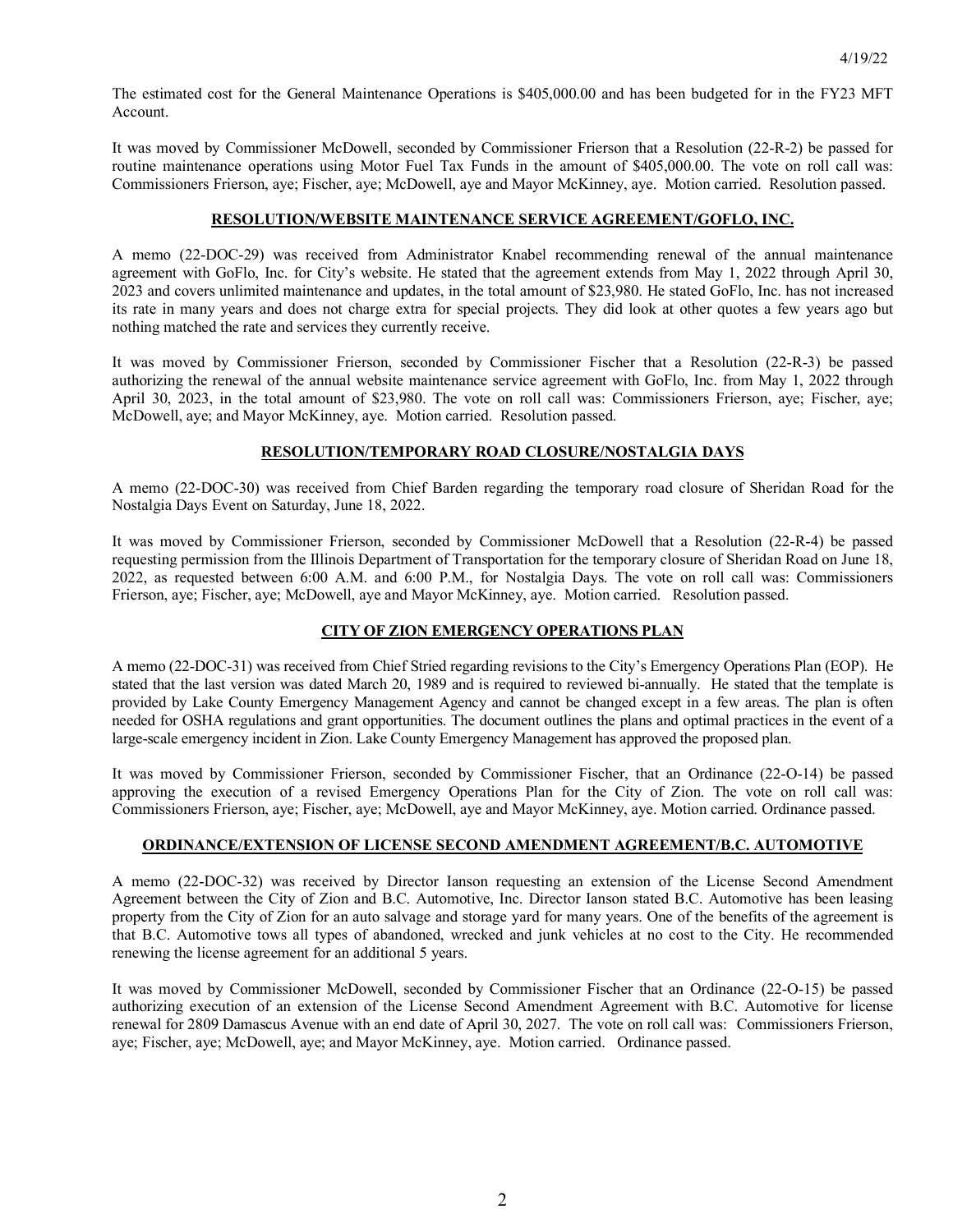## **ORDINANCE/AMENDING ZION CODE OF ORDINANCES/CHAPTER 10, SECTION 180/RENTAL HOUSING INSPECTIONS**

Attorney Vasselli stated the change in the proposed ordinance is recommended based on the Attorney's defending matter for the City.

It was moved by Commissioner Fischer, seconded by Commissioner Frierson that an Ordinance (22-O-16) be passed amending Chapter 10, Section 180 of the City of Zion Code of Ordinances regarding Rental Housing Inspections. The vote on roll call was:Commissioners Frierson, aye; Fischer, aye; McDowell, aye; and Mayor McKinney, aye. Motion carried. Ordinance passed.

## **WORKERS' COMPENSATION/WORKPLACE VIOLENCE/CYBER INSURANCE RENEWAL**

A memo (22-DOC-33) was received from Administrator Knabel requesting approval of the City's Workers' Compensation, Workplace Violence, and Cyber Insurance Renewal. Administrator Knabel stated the brokers at Assurance went out to the market for quotes to renew the current workers' compensation, workplace violence and cyber insurance that are all set to expire April 30, 2022. He presented the results of the quotes. The workers' compensation premium decreased by \$15,040 from the prior year as they continue to find ways to help reduce injuries and tighten the city's oversight of claims. The market for workplace violence increased slightly, but is consistent with insurance market results nationally. The premium renewal for that policy has increased by \$1,280 from the prior year. The cyber insurance market is where he has seen incredible fluctuations and increases as many providers have pulled out of the market completely. This is one of the highest risk markets and providers are putting strict requirements to even quote on policies. The City is able to put the security measures in place from the current carrier. He stated they do not have an option to not be insured. He recommended renewing the three lines of insurance as presented for the next fiscal year.

It was moved by Commissioner Fischer, seconded by Commissioner Frierson to accept the proposals for the City's Workers' Compensation, Workplace Violence and Cyber Insurance as presented. The vote on roll call was Commissioners Frierson, aye; Fischer, aye; McDowell, aye and Mayor McKinney, aye. Motion carried.

#### **APPROVAL/EMERGENCY EQUIPMENT REPAIR**

A memo (22-DOC-34) was received from Director Roberts requesting payment of an invoice from Campanella and Sons for emergency sanitary manhole repairs. Director Roberts presented a final invoice for two emergency sanitary manhole repairs in the 1400 block of Carmel Blvd. and the 2200 block of Gilead Ave. Residents from both areas reported that they were experiencing sanitary backups. Public Works personnel were dispatched and determined that both sanitary manholes had collapsed causing damage to the sanitary mains requiring replacement. Due to the size and depth of the excavations an outside contractor was needed to make the necessary repairs. Staff is recommending payment of the invoice in the amount of \$24,699.14. Commissioner Frierson asked if the reason for using and outside contractor was mainly equipment for depth of the excavation that was needed. Director Roberts stated both manholes were about 15 feet and the City backhoe can only go down about 10-12 feet.

It was moved by Commissioner McDowell, seconded by Commissioner Fischer to approve the payment for emergency equipment repairs from Campanella and Sons in the amount of \$24,699.14. The vote on roll call was Commissioners Frierson, aye; Fischer, aye; McDowell, aye and Mayor McKinney, aye. Motion carried.

#### **SEWAGE GRINDER/PUBLIC WORKS DEPARTMENT**

A memo (22-DOC-35) was received from Director Roberts requesting permission to advertise for bids to purchase a sewage grinder. Director Roberts stated Stonebridge Crossing Subdivision's internal sanitary sewer flows to a sanitary lift station. In the last three years they have seen a steady increase in the use of wet wipes and other non-flushable items. These items are causing pumps to clog and fail. The water department is cleaning the lift station daily and Lake County is providing maintenance bi-weekly. They have sent flyers to all residents in Stonebridge Crossing and have contacted the HOA informing them of the problems in utilizing these products and requested them to refrain from the usage. The requests have not stopped the continued problem. The use of these products has increased the cost of maintenance, labor hours and potential pump failure. A solution to the problem is the installation of an inline sewage grinder. The estimated cost of this equipment and installation is \$75,000-\$100,000. Staff requests approval to proceed with advertising for bids to purchase a sewage grinder including installation. Funding for the equipment and installation will be included in the FY 23 Water Budget. Commissioner McDowell noted that going out to bid does not mean they have to purchase the equipment and that they can still explore other options. Director Roberts stated he sees this as the only way to solve the problem. Other communities with this problem have also had to purchase this equipment. He has had conversations with Lake County and sees this as the only option.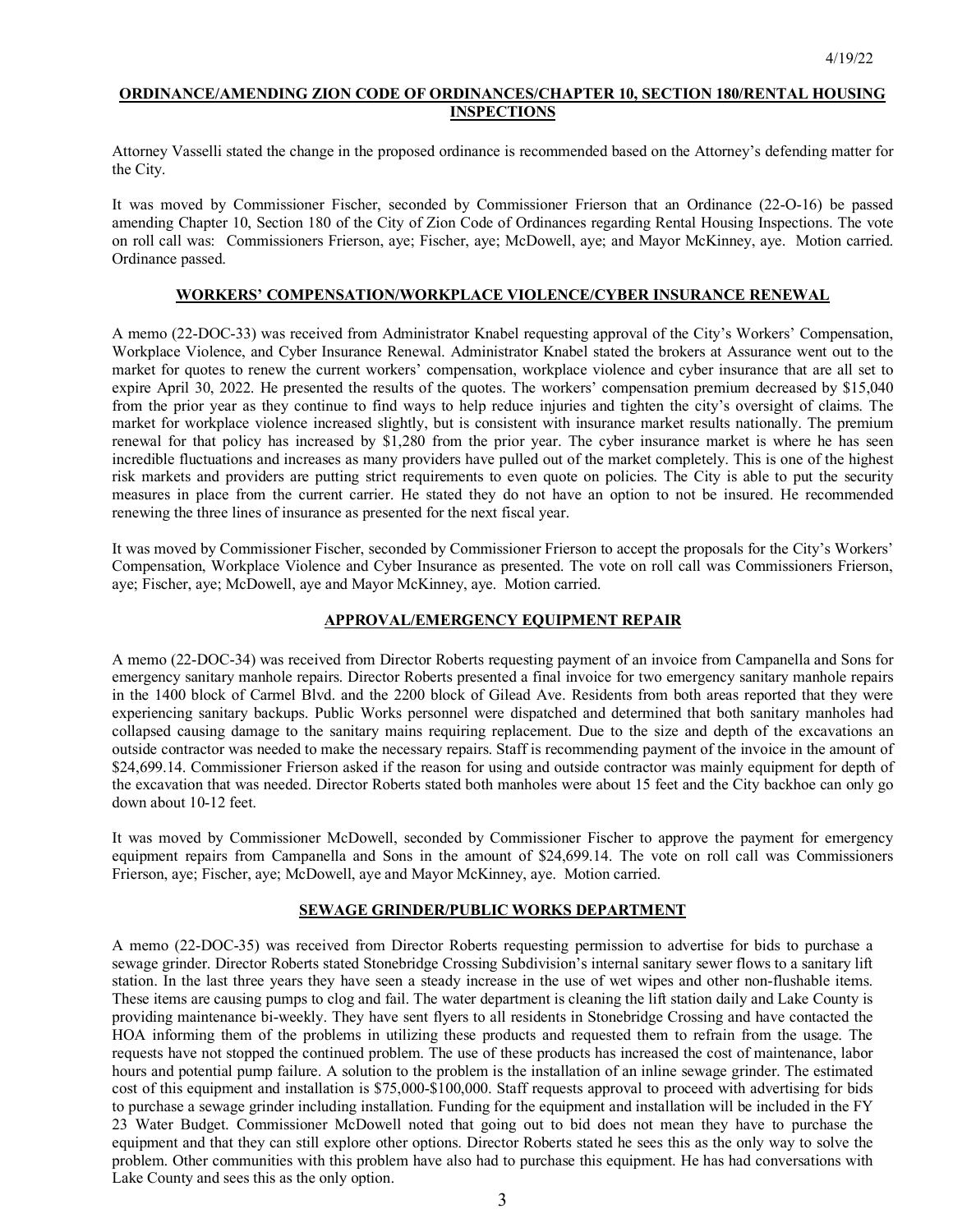Commissioner Fischer asked if the problem was seen in any other subdivision in the City. Director Roberts stated that Stonebridge Crossing is the only subdivision that feeds into the lift station. Commissioner Fischer asked if they have seen this problem in any other parts of the City. Director Roberts stated yes but not to this extent. He stated they have had to repair the pump at the cost of \$12,000. They have tried to chase the lines throughout the subdivision and they cannot pinpoint the blocks creating the issue. He stated every time they have to bring Lake County out is it \$600 per visit and they have to clean it out every morning. Commissioner Frierson asked to clarify that the approval is to go out to bid only and not to purchase the equipment. Director Roberts stated the request is to go out to bid and make the purchase in the next fiscal year. Commissioner McDowell stated they do not have to purchase the equipment now. That request can come back to the Council once the bids have been received.

It was moved by Commissioner McDowell, seconded by Commissioner Fischer to grant permission to go out to bid for the purchase of a sewage grinder. The vote on roll call was Commissioners Frierson, aye; Fischer, aye; McDowell, aye and Mayor McKinney, aye. Motion carried.

### **APPROVAL/SERVICE CONTRACT/ASSET DISPOSITION SERVICE**

A memo (22-DOC-36) was received from Chief Barden requesting approval of a contract for Asset Disposition Services. Chief Barden stated the City of Zion through the police department obtains items of value that cannot be traced or have no known ownership. The police department or its agent makes attempts to locate said ownership. When unable to identify ownership, the police department is permitted to destroy and dispose of the property. At times when items are valuable and destruction and disposal is not prudent, the City is required to auction items in a public format. Propertyroom.com is an awarded vendor for Sourcewell, to which the City is a member. Chief Barden recommended entering into a service agreement with Propertyroom.com for the service of asset disposition. Commissioner Fischer asked if Sourcewell would receive a percentage of the sales. Chief Barden stated they would get a percentage but Propertyroom.com does the management of the entire process. Commissioner Frierson asked what the timeframe was to hold on to the property before the items would go to auction. Chief Barden stated if it is completely unknown property, it would be held for 30 days. If the property is from an ongoing case they would keep the items until the case is adjudicated and all appeals are met. At that point they would keep the items for 30 days. Commissioner Frierson asked if they would be using the online feature where the PD is housing items until sold. Chief Barden stated they will retain the items until they are ready to go and then the company will come out and takes care of all of it.

It was moved by Commissioner Frierson, seconded by Commissioner McDowell to approve the agreement between the City of Zion and Propertyroom.com. for Asset Disposition Services. The vote on roll call was Commissioners Frierson, aye; Fischer, aye; McDowell, aye and Mayor McKinney, aye. Motion carried.

### **INTERGOVERNMENTAL AGREEMENTS/LAKE COUNTY EMERGENCY TELEPHONE SYSTEM BOARD CAD AND MOBILE SYSTEMS /LAKE COUNTY LAW ENFORECEMENT RECORDS MANAGEMENT SYSTEM/LAKE COUNTY MOBILE CITATION SYSTEM**

A memo (22-DOC-37) was received from Chief Barden requesting approval of Intergovernmental Agreements with Lake County. Chief Barden stated The Lake County Sheriff's office has entered into an agreement with Tyler Software for a Lake County Consortium of Records Management software (RMS), Computer Aided Dispatch (CAD) and jail management system and a Mobil Citation System (BRAZOS). He recommends approval of the Intergovernmental Agreements between the City of Zion and Lake County for the Zion Police Department's portion of these agreements for a County wide data base. The estimated cost for the CAD is \$9,099.25 and will be submitted to the JETSB for reimbursement. The estimated cost for the RMS will be \$7,309 annually and will be paid from the General Fund. The estimated cost for the BRAZOS will be \$7,154 and will be paid from the General Fund. Commissioner Frierson asked if any additional devices or hardware will need to be purchased. Chief Barden stated any equipment will be reimbursed by the JETSB, a fund shared by Gurnee Dispatch Center.

It was moved by Commissioner Frierson, seconded by Commissioner McDowell to approve the Intergovernmental Agreement between the City of Zion and Lake County for the collaborative use of the Lake County ETSB CAD and Mobile systems. The vote on roll call was Commissioners Frierson, aye; Fischer, aye; McDowell, aye and Mayor McKinney, aye. Motion carried.

It was moved by Commissioner Frierson, seconded by Commissioner McDowell to approve the Intergovernmental Agreement between the City of Zion and Lake County for the collaborative use of the Lake. County Law Enforcement Records Management System (RMS). The vote on roll call was Commissioners Frierson, aye; Fischer, aye; McDowell, aye and Mayor McKinney, aye. Motion carried.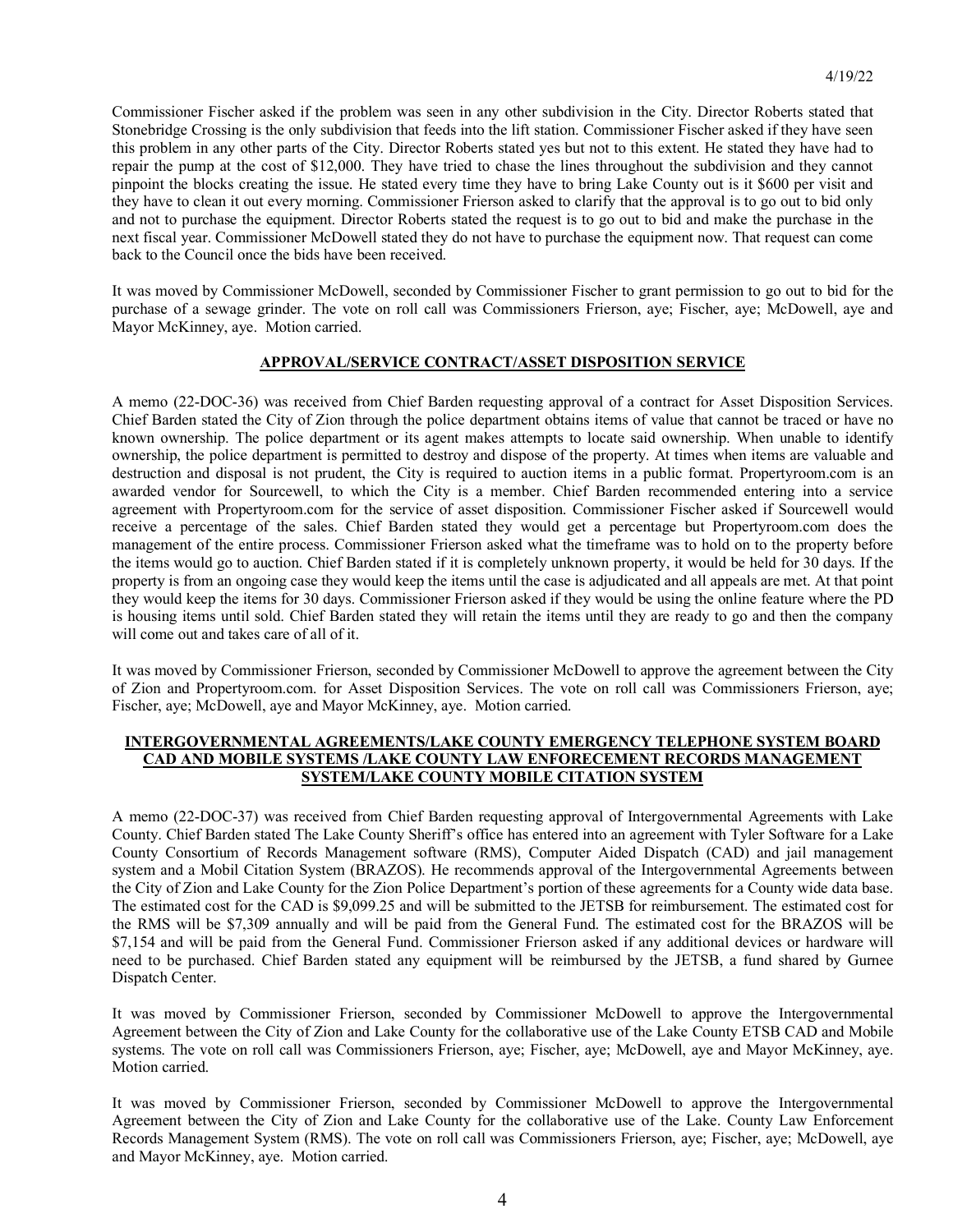It was moved by Commissioner Frierson, seconded by Commissioner Fischer to approve the Intergovernmental Agreement between the City of Zion and Lake County for the collaborative use of the Lake. County Mobile Citation System (BRAZOS). The vote on roll call was Commissioners Frierson, aye; Fischer, aye; McDowell, aye and Mayor McKinney, aye. Motion carried.

## **AMENDMENT/BOARD OF FIRE & POLICE COMMISION RULES/LATERAL ENTRY HIRING FOR POLICE OFFICERS**

A memo (22-DOC-38) was received from Chief Barden requesting approval of an amendment to the existing rules of the Board of Fire & Police Commissioners to allow for Lateral Entry hiring of police officers. Chief Barden asked that the Council consider the recommendation from the Board of Fire & Police Commissioners to allow for the Lateral Entry hiring.

It was moved by Commissioner Frierson, seconded by Commissioner McDowell to approve the amendment to the existing Board & Fire Commission rules to allow for Lateral Entry hiring for police officers. The vote on roll call was Commissioners Frierson, aye; Fischer, aye; McDowell, aye and Mayor McKinney, aye. Motion carried.

## **AMENDMENT/BOARD OF FIRE & POLICE COMMISION RULES FOR FIREFIGHTER/PARAMEDIC CANDIDATES**

A memo (22-DOC-39) was received from Chief Stried requesting approval of an amendment to the existing rules of the Board of Fire & Police Commissioners regarding the creation of the final eligibility list for Firefighter/Paramedic candidates. Chief Stried stated the proposed rule changes were recently approved by the Board of Fire & Police Commissioners in advance of the next testing process for sworn positions. Both have been vetted and approved by the City Attorney and will assist in obtaining the best possible candidate to fill the current vacancy, as well as future vacancies.

It was moved by Commissioner Frierson, seconded by Commissioner McDowell to approve the amendments to the existing Board & Fire Commission rules for Firefighter/Paramedic candidates as presented. The vote on roll call was Commissioners Frierson, aye; Fischer, aye; McDowell, aye and Mayor McKinney, aye. Motion carried.

## **DEPARTMENTAL COMMENTARY**

Director Ianson reminded residents that a sump pump may be discharged on their own property only.

Director Roberts stated on Friday IDOT

Chief Stried stated through partnerships & initiatives, they are hoping to try and reach out to the youth to get them interested in Fire/Rescue jobs. There will be summer internship programs through ZBTHS. There will be 17 & older ridea-longs and time spent in the station learning the routine of a firefighter/paramedic. They are trying to reach out to the local youth so they may consider a career in the fire service when they reach the appropriate age. They will be at the open house at the Tech Campus in the Fire/EMS section to reach local and County school age students about exploring it as a career.

Chief Barden stated the City will now be accepting Lateral Entries for police officers. They currently are compiling a new list for police officers. He invited those interested to apply at ApplyToServe.com Additionally, he encouraged residents to sign up for Blackboard Connect in case of emergencies or information that needs to be passed along. This can be done by going to the City's website or the Police and Fire Facebook pages. He also asked that citizens contact Crime Stoppers (847-662-2222) if they see something suspicious. This can be done anonymously. Residents may also contact the Sergeant in their district for any other concerns or questions. Information may be found on the City's website.

Administrator Knabel stated on March 12<sup>th</sup> the Taxing Bodies had the State of Community meeting in the South Commons at ZBTHS. One hundred people attended the event and provided feedback on how to move Zion forward. On June 4<sup>th</sup> in the South Commons there will be a follow-up meeting at 10:00 a.m. to share the results of the feedback from the last meeting. He invited all in the community to attend so they may continue to receive feedback from residents and the community.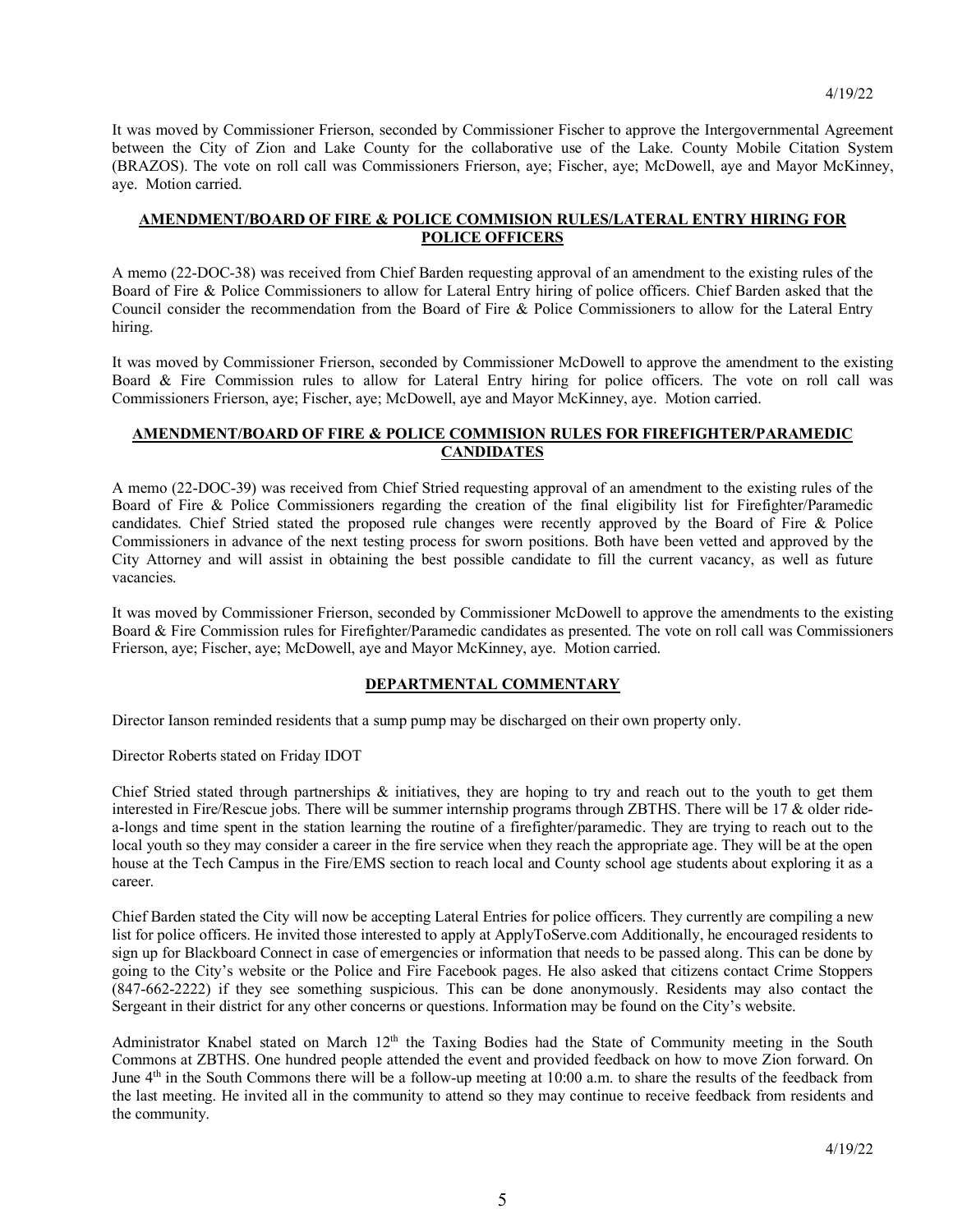Commissioner McDowell thanked the Building up Zion group for all the work they have been doing around the City. He asked if the Garden of Eat'n and the project on Edina were the same project. Ms. Driver stated the project by the train station will be a Monarch Butterfly garden.

Commissioner Frierson stated when he first became part of the Council and came to the Fire & Police Board to try and understand the hiring process in the departments. He appreciates the process of opening up to laterals to try and diversify both of the departments and feels the Chiefs have done a great job in sticking with that. They are trying to make it more transparent for everyone to be able to have access to the departments. Additionally, he commented on Barb Price who is a recent graduate of ZBLA through the Coalition. She is a good example of what the program is intended to do, which is open up for leaders that were already in the community that didn't have the access and the connections and is happy to be a part of it. He thanked her for her visions for the community.

Commissioner Fischer noted that the battle of Lexington and Concord happened 247 years ago today. It was the first battle of the American Revolution.

Mayor McKinney commented on the following:

He spoke on the passing of the former Chairman of Planning & Zoning Commission, Ernie Isley. He stated Mr. Isley is a tremendous loss for the community. He was a Planning & Zoning member since 2004 and was very committed to the community. He and his wife Renee fostered over 60 children in the community. He was also a great auto mechanic who would take young kids who were struggling and show them how to fix their cars. He stated the community is heartbroken and will miss him. He asked for a brief moment of silence for Mr. Isley and his family and to keep them in their prayers.

April is Keep America Beautiful Month. They will be working to do things within the community. There will be a cleanup day on the bike path with the Park District on April  $22<sup>nd</sup>$  which is also Earth Day. He encouraged all citizens to go out in the community and pick up trash and to also keep the storm drains clean. He stated the rental house rate is going down which is good for homeowners and property taxes. He likes to follow the words told to him by his mother: "When you go somewhere make it better than when you found it". He believes that should be the City's mission. He encouraged residents to come to the meeting at ZBTHS on June 4<sup>th as</sup> so they can hear the communities' voices. They will talk about issues that were addressed and brought to their attention and what they are doing about them. They will continue to be proactive to make the community better as long as others take ownership in their community.

He and the Chiefs have been going out as a group to the Elementary and Middle Schools to talk to the youth about their respective positions and what is expected out of those positions and out of them as people in the community. He thanked the Chiefs for taking time out of their schedules to talk to the youth as it has a tremendous impact. What they see on the kid's faces when they walk into the classrooms is tremendous. They are eager to learn and are full of questions. He thanked all those who volunteer in the community.

#### **ANNOUNCEMENTS**

| May 3  | $7:00$ p.m.                | Zion City Council Meeting                                |
|--------|----------------------------|----------------------------------------------------------|
| May 17 | $6:00$ p.m.<br>$7:00$ p.m. | Zion Township Board Meeting<br>Zion City Council Meeting |

## **CLOSED SESSION**

It was moved by Commissioner Frierson, seconded by Commissioner Fischer that the Council recess to Closed Session at 7:58 p.m., pursuant to 5 ILCS 120/2 "Open Meetings", for the discussion of filed, pending and/or probable or imminent litigation, sale or purchase of real estate, collective bargaining, legal counsel and personnel. The vote on roll call was: The vote on roll call was Commissioners Frierson, aye; Fischer, aye; McDowell, aye and Mayor McKinney, aye. Motion carried. It was moved by Commissioner Frierson, seconded by Commissioner Fischer to reconvene the Regular Council meeting at 8:25 p.m. with all members present. The vote on roll call was Commissioners Frierson, aye; Fischer, aye; McDowell, aye and Mayor McKinney, aye. Motion carried.